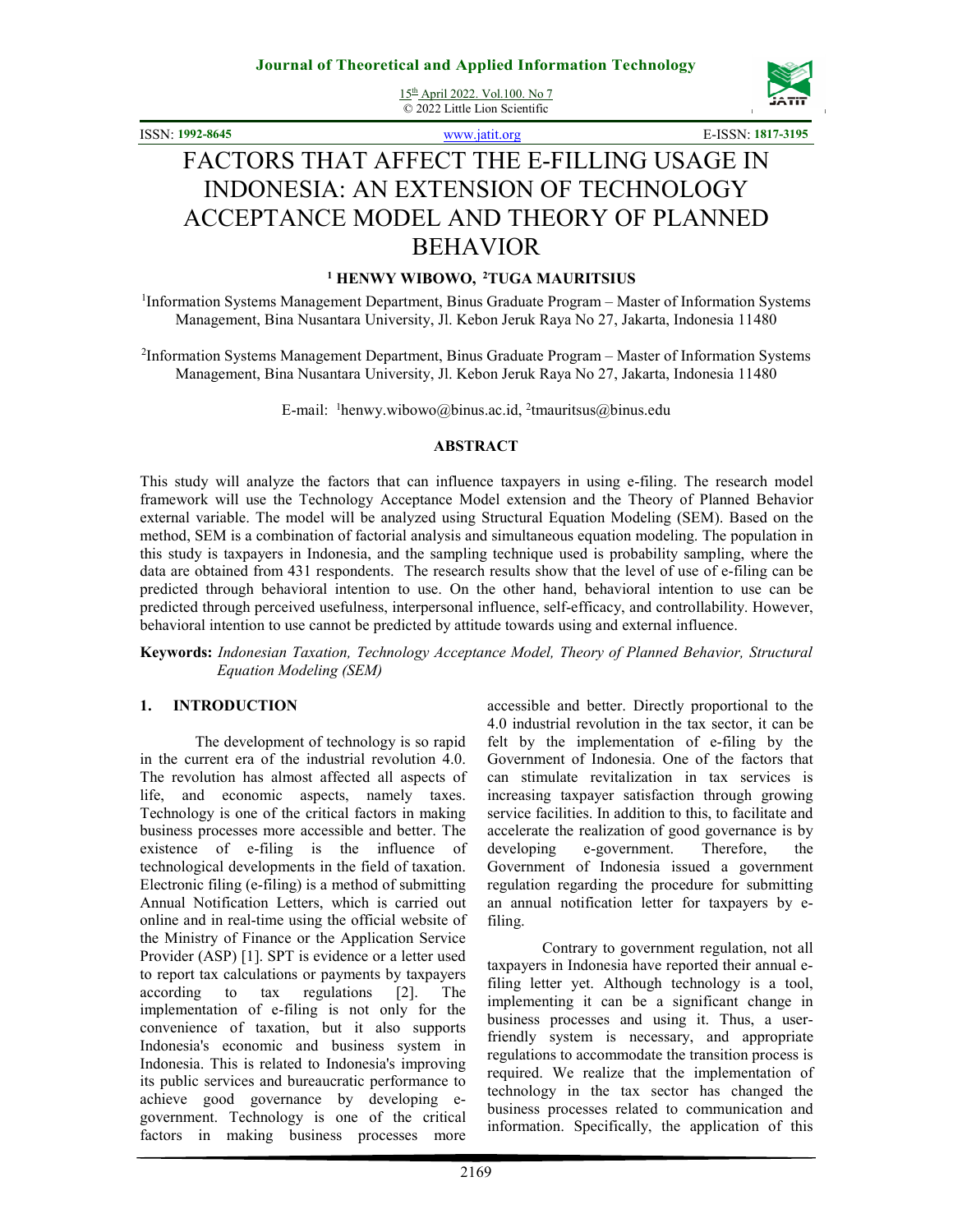15th April 2022. Vol.100. No 7 © 2022 Little Lion Scientific

| <b>ISSN: 1992-8645</b> | www.jatit.org                                                                                            | E-ISSN: 1817-3195 |
|------------------------|----------------------------------------------------------------------------------------------------------|-------------------|
|                        | tool polygonal the contribution of towns use that the research veriches that have not been comind out in |                   |

technology changes the activities of taxpayers in the business process of reporting SPT. In addition to changing business processes in response to these changes. The application of this technology will also cause changes in the behavior of taxpayers. Behavior is an individual's response or reaction to stimuli or the environment. Responses or replies can be supportive or reject the motivation. Individuals who act as taxpayers have the right to accept or reject the new system implemented by the Indonesian government. The cause of the refusal can come from the taxpayers themselves, or it can be from the system implemented by the government. An assessment is needed to overcome these problems and optimize the system that the government has implemented.

Based on the statistical data of taxpayers from one of the districts in Indonesia, namely Bekasi district. In 2017 and 2019, there was a decrease in the use of e-filing by taxpayers. In addition, in 2020, there are still around 3,428 Taxpayers who report SPT manually. The choice of Bekasi district as the sampling location was because the area was an area that had a heterogeneous population. So that the sample collected can represent the majority of the people in Indonesia. Realization and regulations that are not in line with the implementation of e-filing, of course, there are obstacles faced by taxpayers or the Indonesian government in implementing the system. This indicates the rejection of some taxpayers to the implementation of e-filing. This refusal can occur due to several factors, both in terms of taxpayers and the system. Research related to the adoption of e-Government has previously been carried out by Fengyi Lin, Seedy S. Fofanah, and Deron Liang (2011) by implementing TAM. This study succeeded in proving that TAM has a strong influence on the interest in using e-government [3]. Then the research conducted by Ramlah Hussein et al. (2011) implements TAM to determine the factors that influence the adoption of e-filing. The results of this study that the variables of TAM can be predictors of interest in using e-filing [4]. Research by Janice C. Sipior, Burke T. Ward, and Regina Connolly (2010) also implemented TAM to identify factors in the adoption of e-government use. The results of this study can determine the obstacles faced by e-government users [5]. This study will analyze the factors that influence taxpayers to use e-filing. This factor will be measured using the extension model of the Technology Acceptance Model and an external construct from the Theory of Planned Behavior. Integration is carried out to expand the scope of

research variables that have not been carried out in previous studies. The model formed will be analyzed using Structural Equation Modeling (SEM).

# **2. LITERATURE REVIEW**

## **2.1 Taxes in Indonesia**

Based on the Republic of Indonesia law, taxes are payments made by taxpayers, either individual or corporate taxpayers. Taxes are coercive based on government regulations [1]. Taxes are grouped into three types, taxes by class, taxes by nature, and taxes by the institution. Taxes are divided into two groups, namely Direct Tax and Indirect Tax. Direct Tax is a tax that must be borne by the taxpayer himself and cannot be delegated or charged to another person; one example is Income Tax (PPh). Meanwhile, Indirect Tax is a tax that can be charged to other people or third parties, one of which is Value Added Tax (VAT). Then, the tax, according to its nature, is divided into two, Subjective Tax and Objective Tax. Subjective Tax is a tax whose imposition takes into account the taxpayer's personal circumstances or the imposition of taxes that takes into account the state of the tax subject, for example, Income Tax (PPh).

Secondly, the tax by nature is divided into two, namely Subjective Tax and Objective Tax. Subjective Tax is a tax whose imposition takes into account the taxpayer's personal circumstances or the imposition of taxes that takes into account the state of the tax subject, for example, Income Tax (PPh). Objective Tax, where the tax for its imposition considers the tax object that results in the obligation to pay taxes, for example, Land and Building Tax, and Sales of Luxury Goods (PPnBM). Then the tax, according to the institution, is state tax is a tax levied by the central government. Meanwhile, Regional Taxes are taxes collected by local governments, both at the level I (provincial) and level II regions (districts/municipalities). They are used for local government purposes as an example of Motor Vehicle Tax [6].

Referring to the definitions above, income tax (PPh) is a tax devoted to taxpayers related to their income within one year. The subject of Income Tax (PPh) is all things that can earn income and become a means to be subject to Income Tax [6]. Then after the Income Tax (PPh) is paid, the taxpayer is obliged to report it with an Annual Tax Return (SPT). Based on government regulations,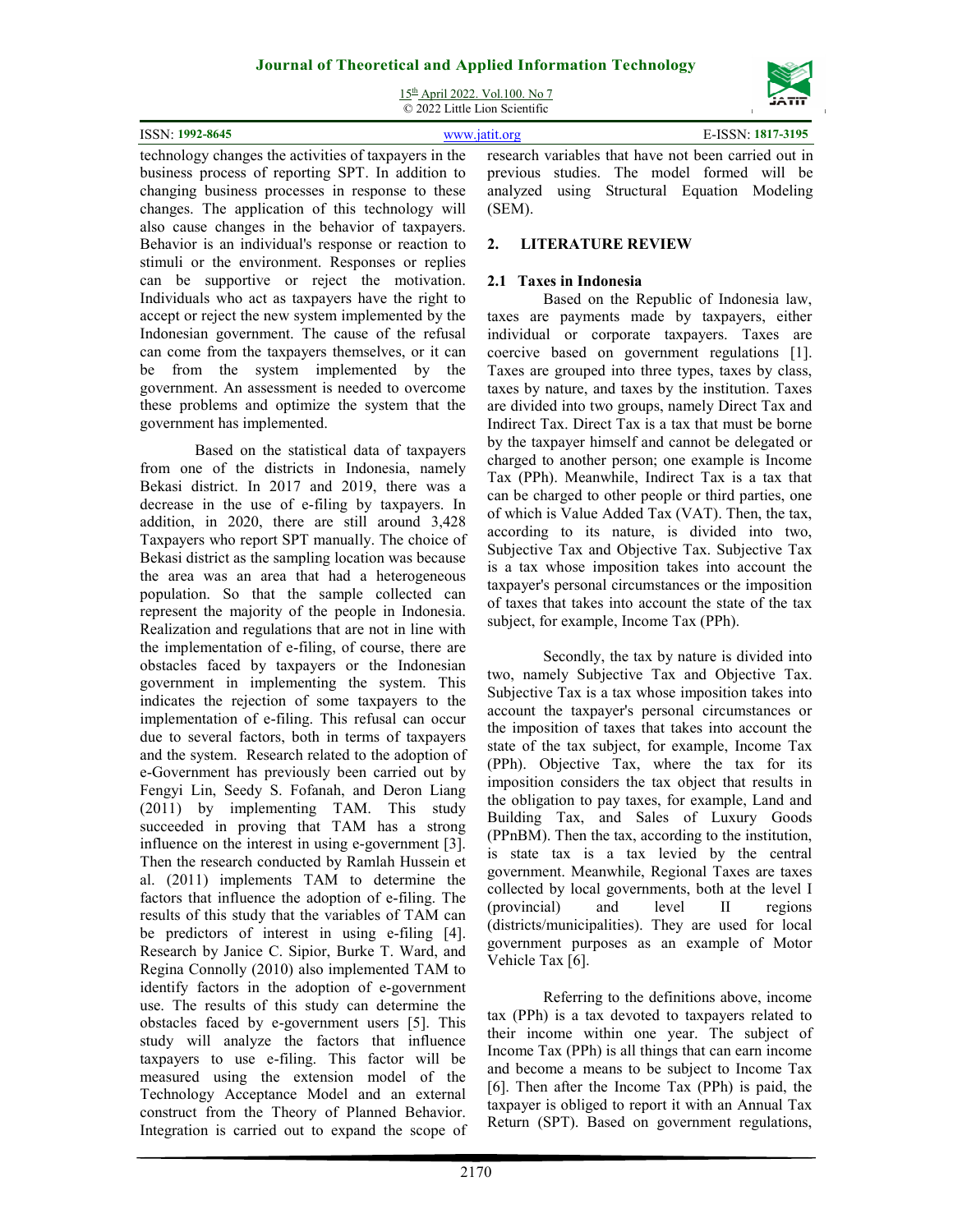15th April 2022. Vol.100. No 7 © 2022 Little Lion Scientific



filing (e-filing) and electronic form (e-form). Efiling is a method of submitting Annual Notification Letters (SPT) which is carried out online and in real-time through the official website of the Ministry of or Application Service Providers [1].

## **2.2 Technology Acceptance Model (TAM)**

TAM has five primary constructs. The first construct is perceived usefulness, which is user confidence in the system's benefits. Perceived ease is a belief in the ease of using the system [7]. Then the third construct is an attitude towards using, defined as a good or bad feeling the user feels after using the system [8]. Behavioral intention to use is the user's interest in using the system. At the same time, the realization of interest in using the system is called actual use [9]. He models the TAM as follows [7]:



*Figure 1: Technology Acceptance Model (TAM)* 

## **2.3 Theory of Planned Behavior (TPB)**

TPB model is as follows [10].



*Figure 2: Theory of Planned Behavior (TPB)* 

The model has five primary constructs. The first construct is an attitude towards behavior, a good or bad feeling the user feels after using the system [8]. The second construct is subjective norms, which are user views based on other people's perceptions; it is possible that this can affect user interest in the system. The third construct is perceived behavior control, defined as a belief in the ease or difficulty of using the system. Then Behavior intention is the fourth construct, defined as the user's interest or desire in using the system. The fifth construct is

or called actual use [10].

## **3. RESEARCH MODEL AND HYPOTHESIS**

## **3.1 Research Model**

The TAM extension model will be combined with the TPB external variables in this study. This integration is based on Mohamed Gamal Aboelmaged and Tarek R. Gebba (2013), which integrated TAM and TPB. The study results indicate that the integration of the two methods can identify factors in the adoption of mobile banking [11]. Then research by Gaurav Gupta et al. (2015) integrates TAM and TPB. The integration formed in the study shows a good prediction of electronic tax filing [12]. In addition to integrating the two methods in this research, it will decompose external variables from TPB; this has not been done in previous research. The variable is to be deposited in the TPB variable. Subjective norms will be decomposed into two forms influence and external influence.

Research by Hsu and Chiu (2004) suggests that subjective norm measurements should also consider interpersonal and external influences in the context of internet applications [13]. Interpersonal influence is the influence of the closest people and people known to the user. While external influence is from outside parties, it can be from news from various media and opinions from experts [14]. Perceived behavior control in this study will be decomposed into two forms of influence, namely self-efficacy, and controllability. This is based on Ajzen's (2002) research which has proven that self-efficacy and controllability are significantly related to interest. Self-efficacy is a belief in the ability or inability of the user to use the system. Meanwhile, controllability is the ability of the user to control himself against a behavior [15]. The construction in this study is based on the interaction and decomposition carried out, including Perceived Ease of Use (PEU), Interpersonal Influence (II), External Influence (EI), Self-Efficacy (SE), and Controllability (CL) as exogenous variables. Perceived Usefulness (PU), Attitude Towards Using (ATU), Behavioral Intention To Use (BIU), and Actual Use (AU) as endogenous variables. Attitude Towards Using also works as an intervening variable.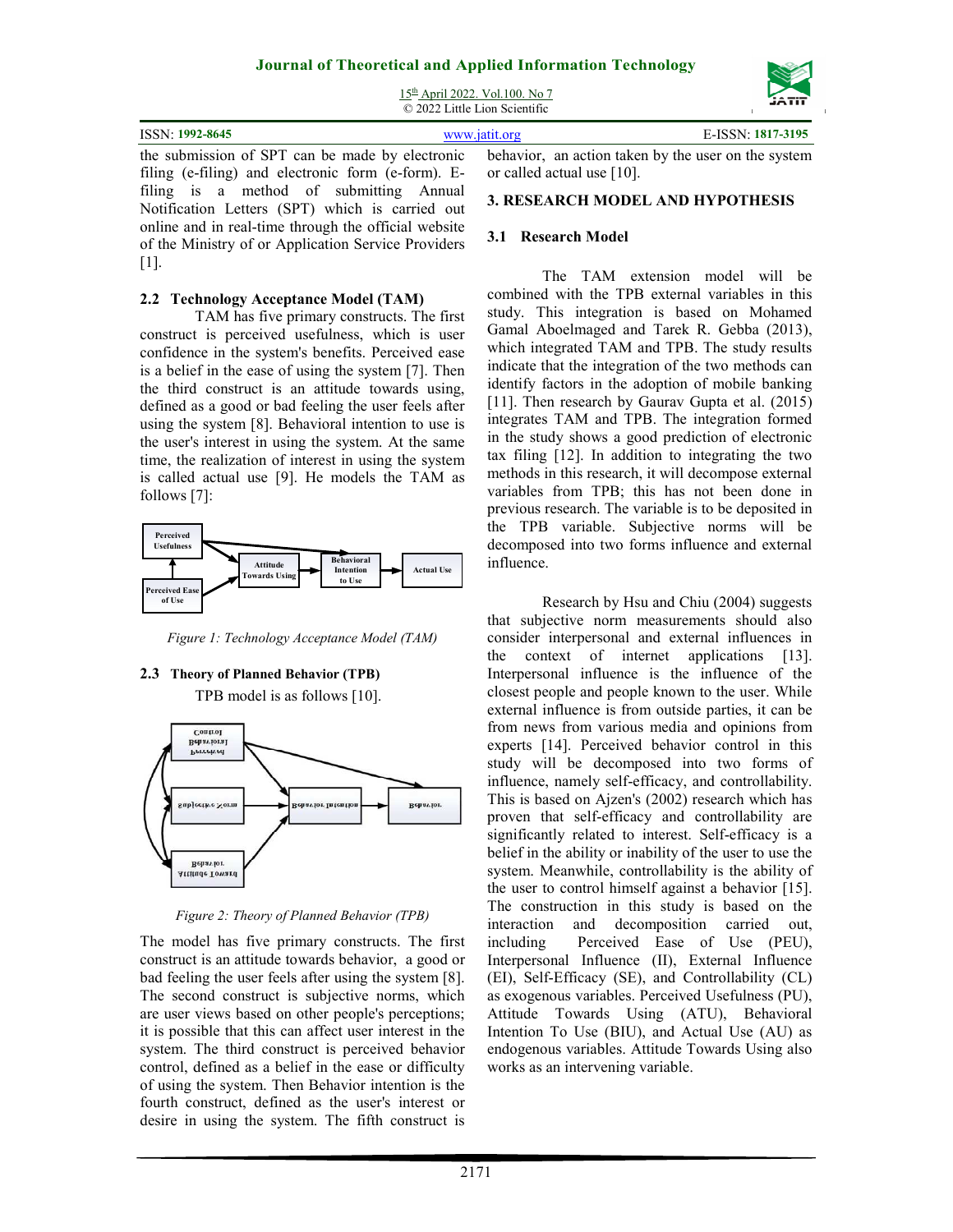15th April 2022. Vol.100. No 7

© 2022 Little Lion Scientific

| $: 1992 - 8645$<br>ISSN: | $\mathbf{r}$ |
|--------------------------|--------------|
|                          |              |

## **3.2 The Development of Hypotheses**

Referring to previous research, literature studies, and developed theoretical models, the hypothesis has been formulated regarding the level of e-filing usage in Indonesia, as follows:

## **A. Perceived Usefulness**

Research conducted by Igbaria et al. in 1997 [16] proves that the construct of Perceived Usefulness significantly influences the use of the implemented system. This study also confirms that this construct is the most significant in influencing attitudes and interest in using the system. Then another study that supports the influence of the two relationships is the research of Wadie Nasrid and Lanouar Charfeddine in 2012 [17]. This study will re-validate the relationship between this variable in the case of using tax e-filing in Indonesia

**Hypothesis 1**. Perceived Usefulness has a significant effect on Attitude Towards Using.

**Hypothesis 2**. Perceived Usefulness has a significant effect on Behavioral Intention to Use.

# **B. Perceived Ease of Use**

Research conducted by Davis in 1986 proved that the construct of the perceived ease of use influences the use of the implemented system [18]. In addition to establishing this, the research also shows that the construct significantly affects attitudes and perceived usefulness. Then another study that supports the influence of the two variables is the study of Timothy Teo in 2013 [19]. This study will re-validate the relationship between this variable in the case of using tax e-filing in Indonesia.

**Hypothesis 3**. Perceived Ease of Use has a significant effect on Attitude Towards Using.

**Hypothesis 4**. Perceived Ease of Use has a significant effect on Perceived Usefulness.

### **C. Attitude Towards Using**

Research by Davis et al.; in 1989 proved that attitude towards using influences the use of the system applied. [7]. In addition to establishing this, the study also shows that Attitude affects interest. Furthermore, Timothy Teo in 2013 also showed the same influence [19]. Sudaryati also researched attitudes in 2017. this study showed that attitudes could not mediate the relationship between perceived usefulness and interest [20]. This study will re-validate the relationship between this variable in the case of using tax e-filing in Indonesia.

**Hypothesis 5**. Attitude Towards Using has a significant effect on Behavioral Intention To Use.

**Hypothesis 6**. Attitude Towards Using can mediate the relationship between Perceived Usefulness and Behavioral Intention To Use.

# **D. Interpersonal Influence**

According to research conducted by Bhattacherjee in 2000, subjective norms have two influences, namely interpersonal influence and external influence [14]. Another study related to this was also driven by Hsu and Chiu in 2004, which stated that in the context of systems and technology, two influences, namely interpersonal and external [13]. This study will use interpersonal influence to measure the level of e-filing tax use in Indonesia.

**Hypothesis 7**. Interpersonal Influence has a significant effect on Behavioral Intention to Use.

## **E. External Influence**

According to research conducted by Bhattacherjee in 2000, subjective norms have two influences, namely interpersonal influence and external influence [14]. So it can be assumed that the construct is a subjective norm construct decomposition. This is also supported by research conducted by Hsu and Chiu in 2004 which states that in the context of systems and technology, the measurement of subjective norms can be described in two ways, namely interpersonal and external [13]. This study will use the constructed external effects to measure the tax e-filing in Indonesia.

**Hypothesis 8**. External Influence has a significant effect on Behavioral Intention to Use.

## **F. Self-efficacy**

In his research, Ajzen, in 2002, stated that perceived behavioral control could be divided into two influences, namely, self-efficacy and controllability [15]. So it can be concluded that self-efficacy and controllability are the decompositions of perceived behavioral control constructs. This study will use self-efficacy in measuring the level of use of e-filing taxes in Indonesia.

**Hypothesis 9**. Self-Efficacy has a significant effect on Behavioral Intention to Use.

### **G. Controllability**

In his research, Ajzen in 2002 stated that perceived behavioral control could be divided into two influences, namely, self-efficacy and controllability [15]. So it can be concluded that self-efficacy and controllability are the decompositions of perceived behavioral control constructs. This study will use controllability in measuring the level of use of e-filing taxes in Indonesia.

**Hypothesis 10**. Controllability has a significant effect on Behavioral Intention To Use.

### **H. Behavioral Intention To Use**

According to research by Venkatesh and Davis in 2000, behavioral intention to use is a good

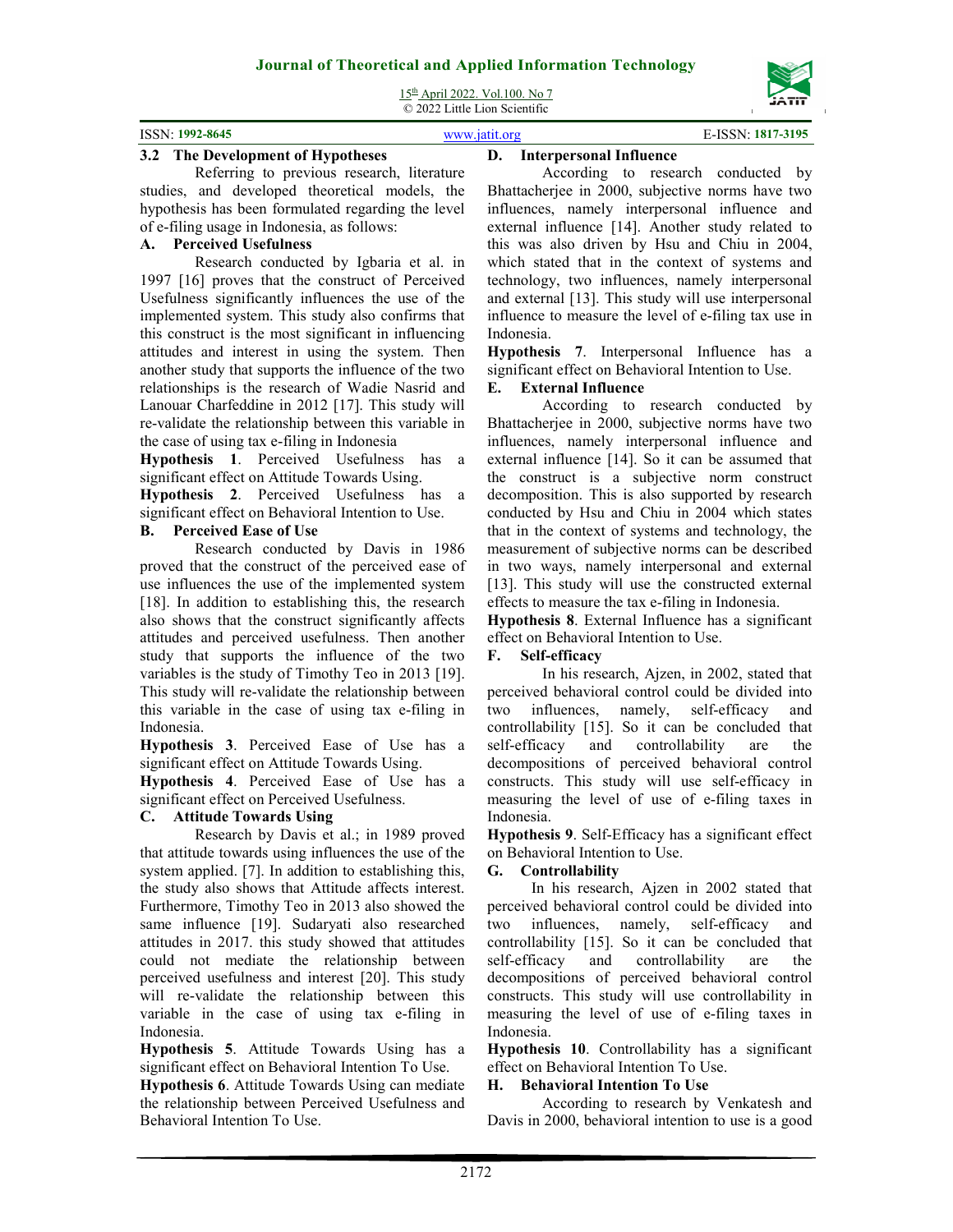15th April 2022. Vol.100. No 7 © 2022 Little Lion Scientific

| ISSN: 1992-8645                                                                                        | www.jatit.org |  | E-ISSN: 1817-3195 |  |
|--------------------------------------------------------------------------------------------------------|---------------|--|-------------------|--|
| prediction regarding using a system [21]. While Interpersonal Influence, External Influence, was       |               |  |                   |  |
| Igheria et al. in 1005 stated that actual use is the adopted from the research instrument conducted by |               |  |                   |  |

Igbaria et al. in 1995 stated that actual use is the amount of time to interact with the system or the frequency in which it is used [16]. Previous research related to the effect of behavioral intention to use on actual use was conducted by Yaobin Lu et al. in 2009 [22]. The study will re-validate the relationship between these variables in the case of tax e-filing in Indonesia.

**Hypothesis 11**. Behavioral Intention To Use has a significant effect on Actual Use.

#### **4. RESEARCH METHOD**

Construction in the research model will use research instruments used in previous studies so that the research instrument has been proven to measure the linked construct well. A research instrument is a tool used to measure in research [23]. The research instrument related to the perceived ease of use construct was adapted from the research of Davis et al. (1989), which contains six questions/statements items [8]. The construct of

Interpersonal Influence, External Influence, was adapted from the research instrument conducted by Bhattacherjee (2000), each of which contains four questions/statements [14]. Self-Efficacy used research instruments from Brown et al.'s (2000) research, consisting of item constructs and was described in five questions/statements items [24]. The controllability construct was adapted from a research instrument conducted by Armitage et al. (1999) with three questions/statements [25]. The perceived usefulness construct used a research instrument adapted from Davis et al. (1989), containing six questions/statements [8]. Attitude towards using was adapted from Agarwal and Karahanna's (2000) research, which consisted of four questions/statements [26]. Then the behavioral intention to use construct would use research instruments conducted by Bhatttacherjee (2001), each of which contains three questions/statements [27]. Actual use used research instruments conducted by Rigopoulos and Askounis (2007) with two item constructs elaborated into three questions/statement items [28]. The following was the model that would be used in this study:



*Figure 3: The Proposed Research Model.* 

### **4.1 Sample Profile**

In this study, sampling of the population will use the probability sampling technique. The probability sampling used is simple random sampling. The use of this sampling technique is because members of the population are considered homogeneous. Simple random sampling takes samples in a population done randomly and without looking at the population level. The number of samples collected is expected to represent the entire population so that the study results can describe the actual conditions [29].

### **4.2 Findings**

Respondents in this study amounted to 431, consisting of 60% men and 40% women.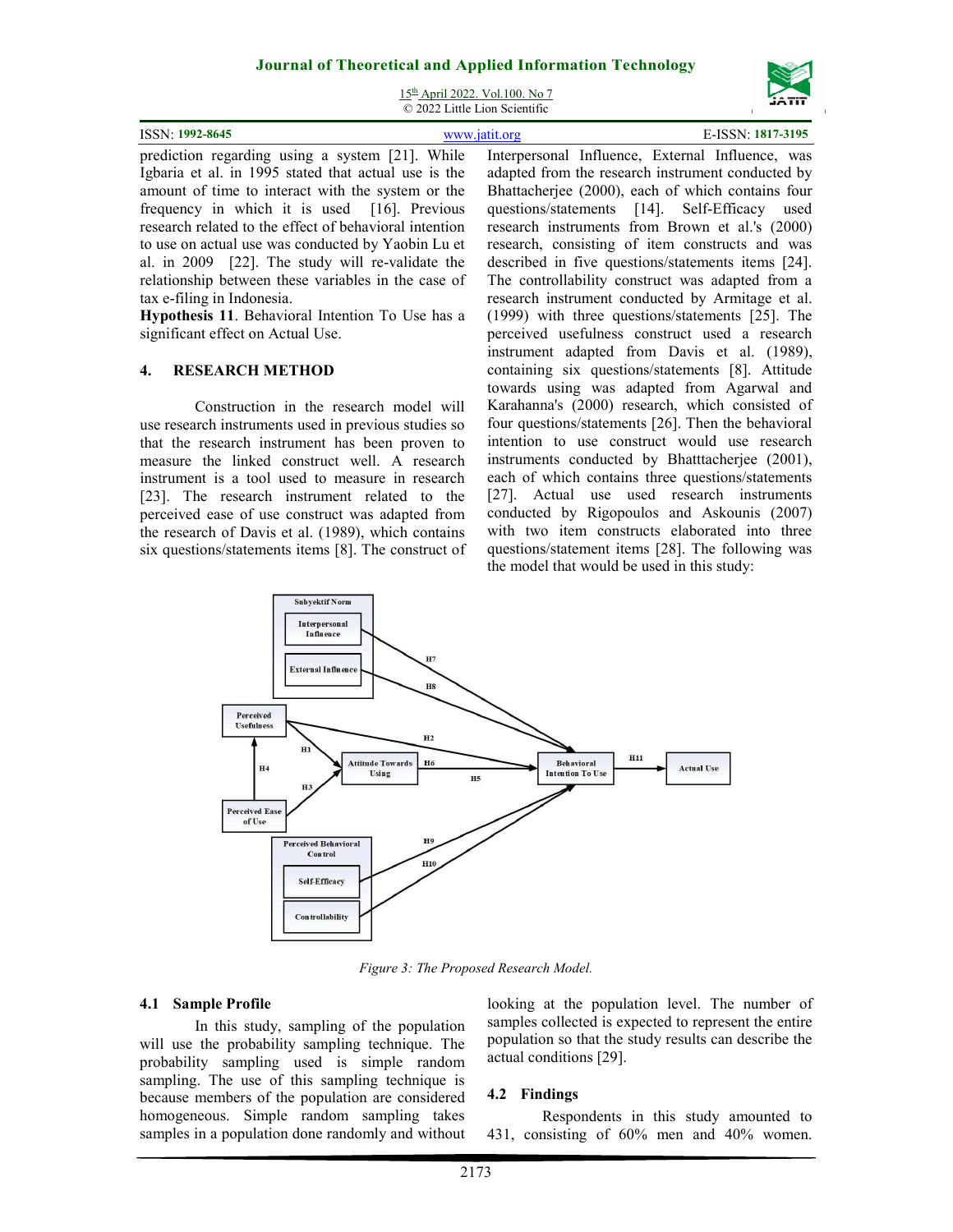15th April 2022. Vol.100. No 7 © 2022 Little Lion Scientific

| <b>ISSN: 1992-8645</b>                                                                                                                                                                                                                                                                                                                                                                                                                                    | www.jatit.org |  | E-ISSN: 1817-3195 |
|-----------------------------------------------------------------------------------------------------------------------------------------------------------------------------------------------------------------------------------------------------------------------------------------------------------------------------------------------------------------------------------------------------------------------------------------------------------|---------------|--|-------------------|
| Respondents aged 28 to 37 years by 33%, from 38 validity. The inner model consists of significance<br>$\overline{1}$ , $\overline{1}$ , $\overline{1}$ , $\overline{1}$ , $\overline{1}$ , $\overline{1}$ , $\overline{1}$ , $\overline{1}$ , $\overline{1}$ , $\overline{1}$ , $\overline{1}$ , $\overline{1}$ , $\overline{1}$ , $\overline{1}$ , $\overline{1}$ , $\overline{1}$ , $\overline{1}$ , $\overline{1}$ , $\overline{1}$ , $\overline{1}$ , |               |  |                   |

to 47 years by 26%, from 18 to 27 years by 25%, and then from 48 years and above by 16%. The following is the composition of respondents in the study:

|        | Value                    | Frequency | Percentage $(\% )$ |
|--------|--------------------------|-----------|--------------------|
| Gender | Male                     | 257       | 60                 |
|        | Famale                   | 174       | 40                 |
| Age    | 18 to 27                 | 107       | 25                 |
|        | 28 to 37                 | 142       | 33                 |
|        | 38 to 47                 | 114       | 26                 |
|        | Above 48<br>Years of Age | 68        | 16                 |

**4.3 Data Analysis and Results** 

In this study, SEM will be used to analyze the data that has been collected. SEM in this research consists of the outer model and inner model. Measurement of the outer model includes testing validity and reliability. Validity testing includes convergent validity and discriminant

and R-Square.

#### **4.3.1 Measurement Outer Model**

#### **A. Convergent Validity**

Convergent validity is measured using the Loading Factor value parameter  $\geq$  0.7 [30]. The results of the first validity test turned out to be two invalid indicators. So these two indicators must be removed to proceed to the next step. After releasing two invalid indicators, a re-calculation of the PLS algorithm would be carried out using 36 indicators. The validity of the indicator can be seen from the value of the loading factor (LF), as follows.

*Table 2: Loading Factor Value* 

| Latent Variable                   | Indicator                | Loading Factor Value | Desceription   |
|-----------------------------------|--------------------------|----------------------|----------------|
|                                   | PEU.1                    | 0.836                | <b>Qualify</b> |
|                                   | PEU.2                    | 0.886                | Qualify        |
| PEU                               | PEU.3                    | 0.893                | <b>Qualify</b> |
|                                   | PEU.4                    | 0.810                | Qualify        |
|                                   | PEU.5                    | 0.841                | Qualify        |
|                                   | PEU.6                    | 0.874                | Qualify        |
|                                   | II.1                     | 0.866                | Qualify        |
| $\mathbf{I}$                      | II.2                     | 0.917                | <b>Qualify</b> |
|                                   | II.3                     | 0.911                | Qualify        |
|                                   | $\overline{II.4}$        | 0.878                | Qualify        |
|                                   | E1.1                     | 0.837                | Qualify        |
|                                   | $\overline{EL2}$         | 0.907                | <b>Qualify</b> |
| EI                                | EI.3                     | 0.882                | Qualify        |
|                                   | EIA                      | 0.861                | Qualify        |
|                                   | SE.1                     | 0.865                | Qualify        |
|                                   | $\overline{\text{SE}}.2$ | 0.876                | Qualify        |
| $\rm SE$                          | SE.3                     | 0.821                | Qualify        |
|                                   | SE.4                     | 0.772                | Qualify        |
|                                   | SE.5                     | 0.832                | Qualify        |
|                                   | CL.1                     | 0.920                | Qualify        |
| $\ensuremath{\mathrm{CL}}\xspace$ | CL.2                     | 0.857                | Qualify        |
|                                   | PU.1                     | 0.892                | Qualify        |
|                                   | PU.2                     | 0.924                | Qualify        |
|                                   | PU.3                     | 0.887                | Qualify        |
| PU                                | PU.4                     | 0.909                | Qualify        |
|                                   | PU.5                     | 0.911                | Qualify        |
|                                   | <b>PU.6</b>              | 0.874                | Qualify        |
|                                   | ATU.1                    | 0.884                | <b>Qualify</b> |
| <b>ATU</b>                        | ATU.2                    | 0.860                | Qualify        |
|                                   | ATU.3                    | 0.873                | Qualify        |
|                                   | B <sub>IU.1</sub>        | 0.943                | Oualify        |
| <b>BIU</b>                        | B <sub>IU.2</sub>        | 0.953                | Qualify        |
|                                   | BIU.3                    | 0.931                | Qualify        |
|                                   | AU.1                     | 0.920                | Qualify        |
| AU                                | AU.2                     | 0.900                | Qualify        |
|                                   | AU.3                     | 0.914                | Qualify        |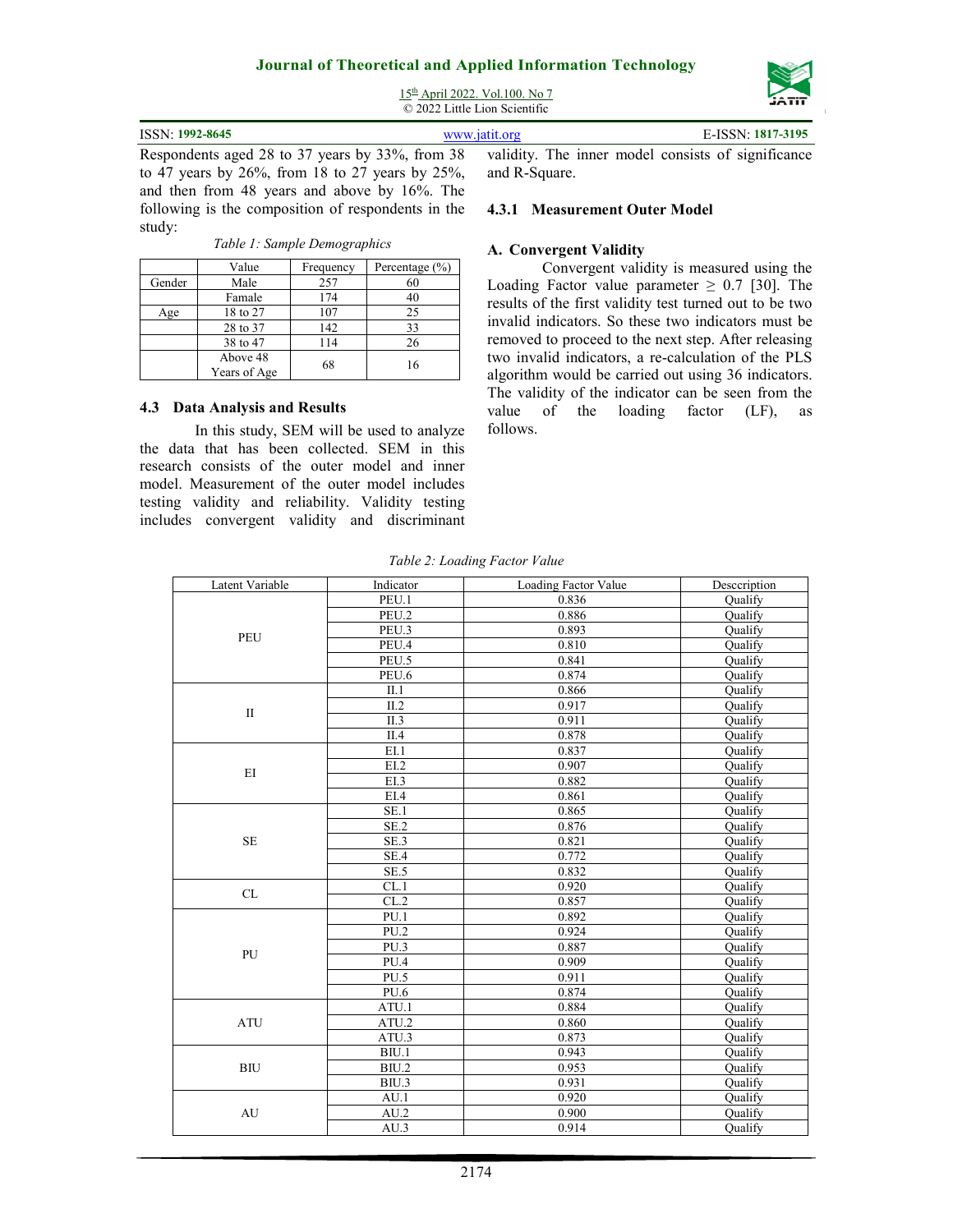

15th April 2022. Vol.100. No 7 © 2022 Little Lion Scientific

| ISSN: 1992-8645                                     | www.iatit.org |  | E-ISSN: 1817-3195               |  |
|-----------------------------------------------------|---------------|--|---------------------------------|--|
| The results of the calculation of the PLS algorithm |               |  | <b>B.</b> Discriminant Validity |  |

The results of the calculation of the PLS algorithm above explain that all indicators have a value of more than 0.70, so it is concluded that they meet the requirements [30].

# **B. Discriminant Validity**

Evaluation of discriminant validity in this study is based on the value of cross loading, as follows:

|                    | AU    | <b>ATU</b> | <b>BIU</b> | <b>CL</b> | EI    | $\mathbf{I}$ | PEU   | PU    | <b>SE</b> |
|--------------------|-------|------------|------------|-----------|-------|--------------|-------|-------|-----------|
| PEU.1              | 0.677 | 0.683      | 0.751      | 0.656     | 0.646 | 0.630        | 0.836 | 0.769 | 0.703     |
| PEU.2              | 0.688 | 0.763      | 0.820      | 0.717     | 0.685 | 0.676        | 0.886 | 0.792 | 0.783     |
| PEU.3              | 0.675 | 0.730      | 0.773      | 0.702     | 0.721 | 0.703        | 0.893 | 0.750 | 0.752     |
| PEU.4              | 0.616 | 0.648      | 0.649      | 0.621     | 0.637 | 0.564        | 0.810 | 0.692 | 0.655     |
| PEU.5              | 0.607 | 0.713      | 0.645      | 0.626     | 0.660 | 0.670        | 0.841 | 0.645 | 0.662     |
| PEU.6              | 0.670 | 0.737      | 0.687      | 0.684     | 0.686 | 0.691        | 0.874 | 0.683 | 0.708     |
| II.1               | 0.634 | 0.681      | 0.585      | 0.659     | 0.693 | 0.866        | 0.662 | 0.588 | 0.662     |
| II.2               | 0.714 | 0.717      | 0.693      | 0.674     | 0.713 | 0.917        | 0.720 | 0.687 | 0.694     |
| II.3               | 0.725 | 0.733      | 0.687      | 0.671     | 0.694 | 0.911        | 0.696 | 0.699 | 0.695     |
| II.4               | 0.600 | 0.669      | 0.584      | 0.595     | 0.712 | 0.878        | 0.656 | 0.582 | 0.633     |
| EL1                | 0.610 | 0.637      | 0.558      | 0.647     | 0.837 | 0.667        | 0.656 | 0.588 | 0.646     |
| E <sub>L</sub> 2   | 0.695 | 0.699      | 0.644      | 0.723     | 0.907 | 0.686        | 0.709 | 0.665 | 0.733     |
| E <sub>L</sub> 3   | 0.696 | 0.697      | 0.612      | 0.685     | 0.882 | 0.716        | 0.695 | 0.649 | 0.725     |
| EIA                | 0.688 | 0.671      | 0.635      | 0.691     | 0.861 | 0.674        | 0.678 | 0.628 | 0.729     |
| SE.1               | 0.713 | 0.694      | 0.738      | 0.709     | 0.702 | 0.661        | 0.728 | 0.727 | 0.865     |
| SE.2               | 0.768 | 0.768      | 0.742      | 0.712     | 0.736 | 0.670        | 0.739 | 0.754 | 0.876     |
| SE <sub>3</sub>    | 0.731 | 0.671      | 0.650      | 0.682     | 0.643 | 0.594        | 0.701 | 0.674 | 0.821     |
| SE.4               | 0.615 | 0.608      | 0.588      | 0.694     | 0.631 | 0.561        | 0.623 | 0.597 | 0.772     |
| SE.5               | 0.675 | 0.691      | 0.632      | 0.727     | 0.676 | 0.644        | 0.666 | 0.631 | 0.832     |
| CL.1               | 0.768 | 0.740      | 0.765      | 0.920     | 0.719 | 0.705        | 0.756 | 0.740 | 0.798     |
| CL.2               | 0.675 | 0.628      | 0.582      | 0.857     | 0.682 | 0.577        | 0.618 | 0.611 | 0.693     |
| PU.1               | 0.666 | 0.663      | 0.804      | 0.658     | 0.632 | 0.616        | 0.716 | 0.892 | 0.712     |
| PU.2               | 0.719 | 0.725      | 0.838      | 0.712     | 0.668 | 0.669        | 0.782 | 0.924 | 0.749     |
| PU.3               | 0.695 | 0.719      | 0.798      | 0.675     | 0.606 | 0.615        | 0.747 | 0.887 | 0.708     |
| PU.4               | 0.722 | 0.768      | 0.800      | 0.702     | 0.686 | 0.674        | 0.785 | 0.909 | 0.742     |
| PU.5               | 0.743 | 0.721      | 0.817      | 0.720     | 0.689 | 0.668        | 0.784 | 0.911 | 0.751     |
| PU.6               | 0.705 | 0.715      | 0.785      | 0.669     | 0.637 | 0.637        | 0.740 | 0.874 | 0.737     |
| ATU.1              | 0.747 | 0.884      | 0.708      | 0.697     | 0.684 | 0.740        | 0.771 | 0.737 | 0.755     |
| ATU.2              | 0.639 | 0.860      | 0.617      | 0.650     | 0.645 | 0.638        | 0.712 | 0.632 | 0.691     |
| ATU.3              | 0.692 | 0.873      | 0.683      | 0.680     | 0.699 | 0.670        | 0.693 | 0.717 | 0.710     |
| B <sub>IU.1</sub>  | 0.713 | 0.703      | 0.943      | 0.705     | 0.651 | 0.671        | 0.777 | 0.829 | 0.737     |
| $\overline{BU}$ .2 | 0.730 | 0.723      | 0.953      | 0.738     | 0.670 | 0.677        | 0.811 | 0.859 | 0.772     |
| BIU.3              | 0.749 | 0.746      | 0.931      | 0.729     | 0.668 | 0.680        | 0.798 | 0.848 | 0.772     |
| AU.1               | 0.920 | 0.740      | 0.738      | 0.755     | 0.698 | 0.704        | 0.709 | 0.744 | 0.781     |
| AU.2               | 0.900 | 0.702      | 0.655      | 0.722     | 0.695 | 0.685        | 0.682 | 0.671 | 0.749     |
| AU.3               | 0.914 | 0.733      | 0.723      | 0.750     | 0.719 | 0.668        | 0.702 | 0.735 | 0.770     |

*Table 3: Cross Loading Value* 

Referring to table 3 in the blocked part is the correlation value of the variable with the indicator; it can be concluded that the construct can predict the size better than the size in the other blocks so that all indicators can be concluded as valid.

#### **C. Reliability**

Reliability is related to the degree of consistency and stability of data or findings [32]. Evaluation of the value of construct reliability can

be measured using Cronbach's Alpha and Composite Reliability [31], as follows: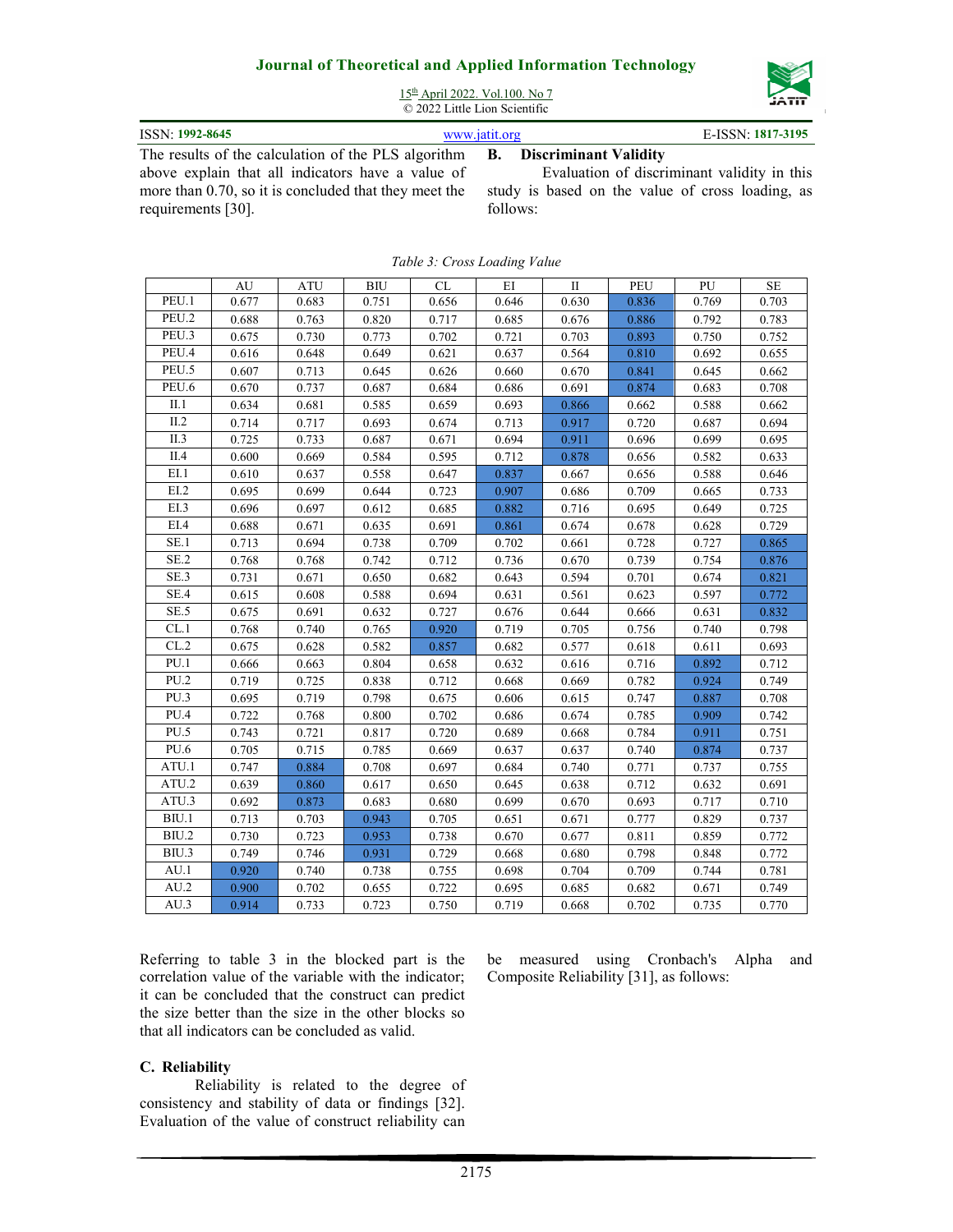

15th April 2022. Vol.100. No 7 © 2022 Little Lion Scientific

| SSN: 1992-8645 |  |
|----------------|--|
|                |  |

*Table 4: Cronbach's Alpha's Value* 

#### ISSN: **1992-8645** www.jatit.org E-ISSN: **1817-3195** *Table 5: Composite Reliability Value*

PEU 0.936 *Qualify*<br>
II 0.905 *Qualify* II 0.905 *Qualify* EI 0.960 *Qualify* SE 0.883 *Qualify*<br>CL 0.927 *Qualify* CL 0.927 *Qualify* PU 0.940 *Qualify* ATU 0.943 *Qualify* BIU 0.962 *Qualify*

*Reliability* Description<br>  $\frac{1}{2}$  Description<br>  $\frac{1}{2}$  Description

| Variable | Cronbach's<br>Alpha | Description |
|----------|---------------------|-------------|
| PEU      | 0.898               | Oualify     |
| Н        | 0.843               | Oualify     |
| EI       | 0.937               | Oualify     |
| SE       | 0.739               | Qualify     |
| CL       | 0.895               | Oualifv     |
| PU       | 0.916               | Oualify     |
| ATU      | 0.928               | Oualifv     |
| BIU      | 0.953               | Qualify     |
| AU       | 0.890               | Oualifv     |

Based on Table 4, all variables have a value of more than 0.7, so all indicators meet the requirements [32]. The following is the composite reliability value for each variable as follows:

| AU                                                 | 0.920 | Oualify |  |
|----------------------------------------------------|-------|---------|--|
| Table 5 shows that all variables have a value of   |       |         |  |
| more than 0.6, so the indicators are consistent in |       |         |  |
| measuring the variables. [30].                     |       |         |  |

#### **4.3.2 Measurement Inner Model**

Variabel Laten *Composite* 

### **A. Significance**

Structural analysis of the model can be done by looking at the significance of the relationship between constructs. The magnitude of the influence between constructs and the effect of interaction (moderation) is measured by the path coefficient value as follows:

|                                      | Original<br>Sample (O) | Sample Mean (M) | <b>Standard Deviation</b><br>(STDEV) | T Statistics<br>( O/STDEV ) | P Values |
|--------------------------------------|------------------------|-----------------|--------------------------------------|-----------------------------|----------|
| $PU \rightarrow ATU$                 | 0.549                  | 0.553           | 0.059                                | 9.252                       | 0.000    |
| $PU \rightarrow BIU$                 | 0.668                  | 0.668           | 0.058                                | 11.571                      | 0.000    |
| $PEU \rightarrow ATU$                | 0.549                  | 0.553           | 0.059                                | 9.252                       | 0.000    |
| PEU->PU                              | 0.844                  | 0.844           | 0.020                                | 41.215                      | 0.000    |
| $ATU \rightarrow BIU$                | 0.004                  | 0.003           | 0.044                                | 0.085                       | 0.932    |
| $PU \rightarrow ATU \rightarrow BIU$ | 0.001                  | 0.000           | 0.012                                | 0.085                       | 0.933    |
| $II \rightarrow BHJ$                 | 0.092                  | 0.092           | 0.043                                | 2.152                       | 0.031    |
| $EI \rightarrow BIU$                 | $-0.071$               | $-0.070$        | 0.046                                | 1.522                       | 0.128    |
| $SE \rightarrow BIU$                 | 0.151                  | 0.151           | 0.059                                | 2.573                       | 0.010    |
| $CL \rightarrow BII$                 | 0.115                  | 0.116           | 0.041                                | 2.827                       | 0.005    |
| $BII \rightarrow AU$                 | 0.775                  | 0.774           | 0.029                                | 26.996                      | 0.000    |

*Table 6: Path Coefficient and T-Statistics Value* 

Based on table 6, using the parameter pvalue <0.05. Two hypotheses on a direct relationship (Direct Path) were rejected, namely hypothesis 5 and hypothesis 7. While in the indirect relationship (Indirect Path), one hypothesis was rejected, namely hypothesis 6.

#### **B. R-Square**

The value of r-square is used as a basis for assessing the strength to explain the research model, as follows:

#### *Table 6: R-Square Value*

|     | R Square | R Square Adjusted |
|-----|----------|-------------------|
| 4 U | 0.601    | 0.600             |
| ATU | 0.725    | 0.724             |
| BIU | 0.829    | 0.826             |
|     | 0.713    | 0.712             |

Based on Table 6, the R-Square actual use value is 0.601, and this shows that behavioral intention to use contributes to actual use by 60.1%, while 39.9% comes from other variables. Attitude towards using has an r-square value of 0.725. This indicates that Perceived ease of use and perceived usefulness contribute to attitude towards using by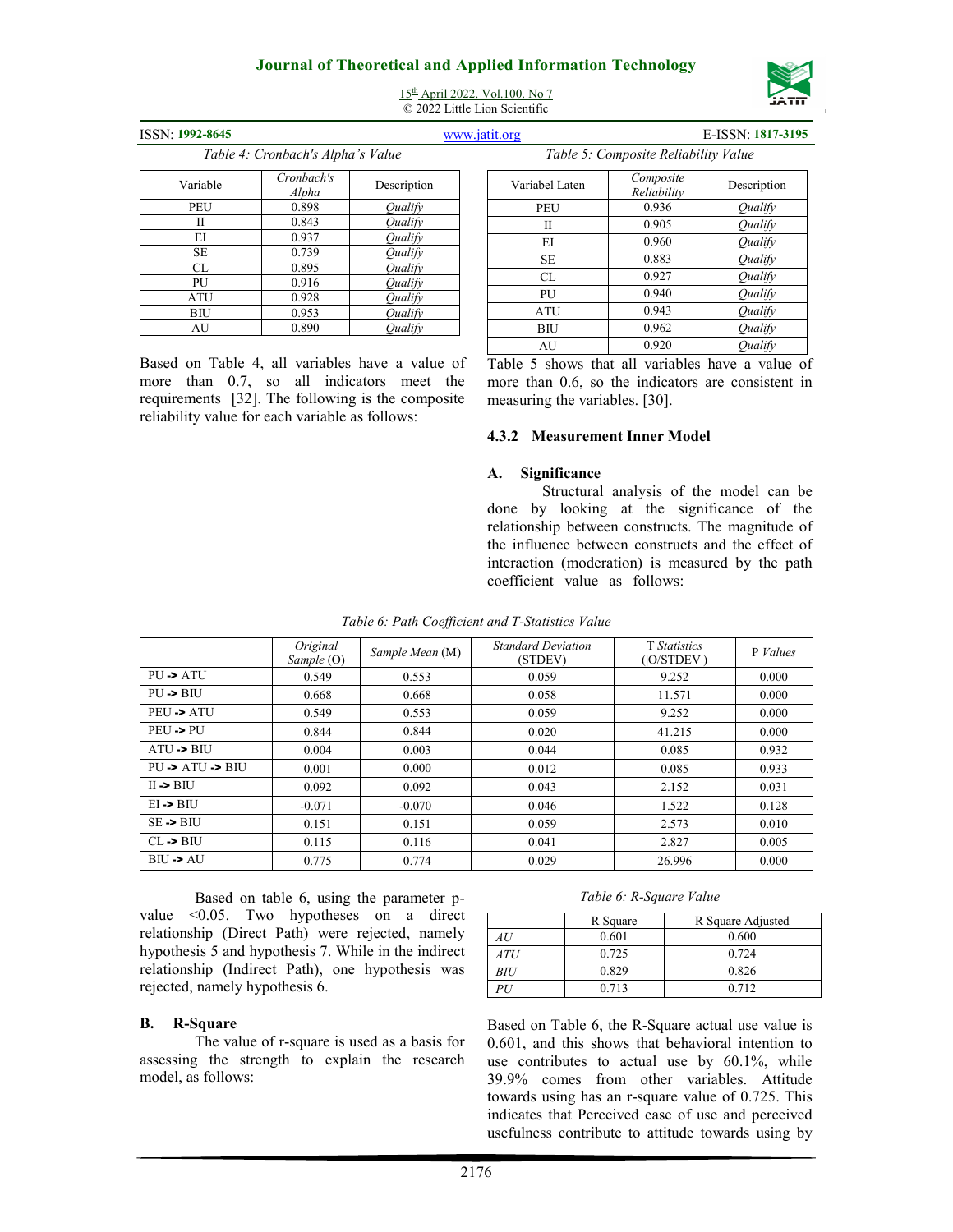

15th April 2022. Vol.100. No 7 © 2022 Little Lion Scientific

| ISSN: 1992-8645                                                                                         | www.jatit.org | E-ISSN: 1817-3195 |
|---------------------------------------------------------------------------------------------------------|---------------|-------------------|
| 72.5%, and other variables influence 30.8%. The r- variable to perceived usefulness is 71.3%, and other |               |                   |

square value of behavioral intention to use is 0.829. Interpersonal influence, perceived usefulness, selfefficacy, and controllability contribute to behavioral intention To Use by 82.9%, and other variables influence 17.1%. The perceived usefulness variable has an r-square value of 0.713. This indicates that the contribution of the perceived ease of use variables influence 28.7%.

### **4.4 Hypotheses Testing**

The following are the results of data analysis that has been carried out with parameter pvalues <0.05, as follows:



*Figure 4: Results of Structural Modelling Analysis*

Based on Table 6, it is known that H1 has p-values of 0.000 on the effect of perceived usefulness on attitude towards using. Thus hypothesis H1 in the study is accepted. H2 is known to have p-values of 0.000 on the effect of perceived usefulness on behavioral intention to use. Thus the hypothesis H2 in the study is accepted. H3 is known that the p-values are 0.000 on perceived ease of use on attitude towards using. Thus the hypothesis H3 in the study is accepted. In H4, it is known that the p-value is 0.000 on the effect of perceived ease of use on perceived usefulness, so it can be concluded that the H4 hypothesis in the study is accepted. H5 is known to have p-values of 0.932 on the influence of attitude towards using on behavioral intention to use, so it can be concluded that the hypothesis H5 in the study was rejected. H6 is known that the p-values are 0.933 on the effect of perceived usefulness on behavioral intention to use with attitude towards using mediation. Thus the hypothesis H6 in this study is rejected. H7 is known to have p-values of 0.031 on interpersonal influence on behavioral intention to use. Thus, hypothesis H7 in the study is accepted. H8 is known to have pvalues of 0.128 on external influence on behavioral intention to use. Thus the hypothesis H8 in this study is rejected. H9 is known that the p-value is 0.010 on the effect of self-efficacy on behavioral intention to use; thus the hypothesis H9 in this study is rejected. In H10, it is known that the pvalues are 0.005 on the influence of controllability on behavioral intention to use; thus, the H10 hypothesis in the study is accepted. H11 is known to have p-values of 0.000 on the effect of behavioral intention to use on actual use; thus, the H11 hypothesis in the study is accepted.

### **5. DISCUSSION**

The study results show that the level of use of e-filing in Indonesia can be predicted with the interest of taxpayers. Then interest can be predicted through the perception of usefulness, influence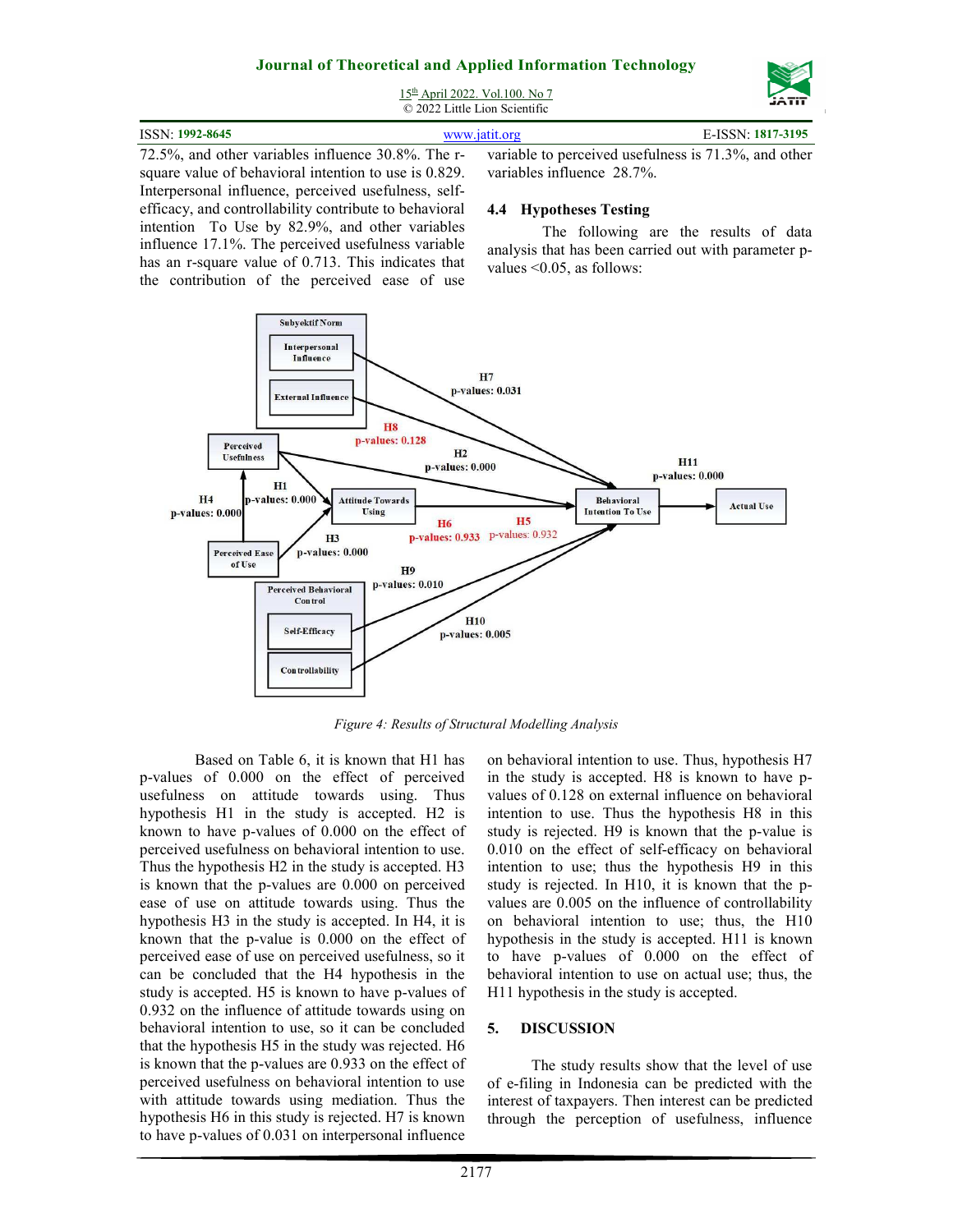15th April 2022. Vol.100. No 7 © 2022 Little Lion Scientific

| <b>ISSN: 1992-8645</b> | www.jatit.org                                                                                                  | E-ISSN: 1817-3195 |
|------------------------|----------------------------------------------------------------------------------------------------------------|-------------------|
|                        | from the closest person, belief in one's abilities, and one of the islands. In further research, this needs to |                   |

from the closest person, belief in one's abilities, and self-control. There are eight significant hypotheses in this study, and the rejected hypotheses are three hypotheses. The model's strength formed is 0.601, so it can be said that the model is strong. In research by Fengyi Lin, Seedy S. Fofana, and Deron Liang (2011), research by Janice C. Sipior, Burke T. Ward, and Regina Connolly (2010), and Ramlah Hussein et al. (2011), this study uses one method to identify adoption of e-Government. Then research by Mohamed Gamal Aboelmaged and Tarek R. Gebba (2013) and research by Gaurav Gupta et al. (2015) integrate the two basic models of TAM and TPB to identify adoption a service. This research is a development of previous research by combining the two methods and outlining the variables used to expand the scope of the variables and form a new, strong model.

# **6. IMPLICATIONS**

The implication for the Government of Indonesia is to know how to increase the use of efiling. First, Indonesia must provide more information regarding the ease of using e-filing. The two Indonesian governments should be more informed regarding the benefits of e-filing. These two things are closely related to the socialization of e-filing to taxpayers. This socialization can be done by using reports from various media and expert opinions. Socialization is expected to be a stimulus for influence to use e-filing. The general implication for agencies or organizations that want to implement a new system is to socialize and inform about the usefulness and convenience. In addition to this, it is also accompanied by regulations that follow the application. This is based on the research results; namely, the level of use of a system is strongly influenced by interest. User interest is influenced by perceived usefulness, interpersonal influence, self-efficacy, and controllability. Then socialization related to the system is expected to be a stimulus for influence to use the system.

## **7. CONCLUSION AND FUTURE STUDY**

Based on research that has been done, there are several shortcomings in the research conducted, among which do not cover all the factors that may affect the use of e-filing. Further research can pay more attention to external variables from other models that can affect the use of e-filing. The second weakness is that the research sample only consists of taxpayers from

one of the islands. In further research, this needs to be considered considering that Indonesia's territory consists of many islands so that the study results can better describe current conditions and are more representative of the existing population.

The study results show that the level of use of e-filing in Indonesia can be predicted with the interest of taxpayers. Then interest can be predicted through perceived usefulness, interpersonal influence, self-efficacy, and controllability. In addition to these results, the study also shows that attitudes and external influence do not affect the interest in using e-filing. Based on the study results, it can also be concluded that the extension technology acceptance model and the theory of planned behavior have been successfully achieved. However, there is a direct and indirect relationship that is not significant. In addition, the proposed model also has good power in predicting the level of e-filing usage. There are several shortcomings in the research conducted, among which do not cover all the factors that may affect the use of e-filing.

# **REFERENCES:**

- [1] A. Prakoso and N. N. Andriani, Pelaporan SPT Orang Pribadi Dengan e-Form dam e-Filing, Pertama. Yogyakarta: Graha Ilmu, 2019.
- [2] A. Halim, Perpajakan (Konsep, Aplikasi, Contoh, dan Study Kasus), 2nd ed. Jakarta: Salemba Empat, 2016.
- [3] F. Lin, S. S. Fofanah, and D. Liang, "Assessing citizen adoption of e-Government initiatives in Gambia: A Validation of The Technology Acceptance Model In Information Systems Success", Government Information Quarterly journal, *National Taipei University of Technology*, vol. 28, No. 2, 2011, pp. 271– 279.
- [4] R. Hussein, N. Mohamed, A. R. Ahlan, and M. Mahmud, "E-government Application: An Integrated Model On G2C Adoption of Online Tax", *Transforming Government: People, Process and Policy*, International Islamic University Malaysia, Vol. 5, No. 3,2011,,pp. 225–248.
- [5] J. C. Sipior, B. T. Ward, and R. Connolly, "The Digital Divide and T-Government In The United States: Using The Technology Acceptance Model To Understand Usage", European Journal of Information Systems, Villanova University, Vol. 20, No. 3, , 2011,pp. 308–328.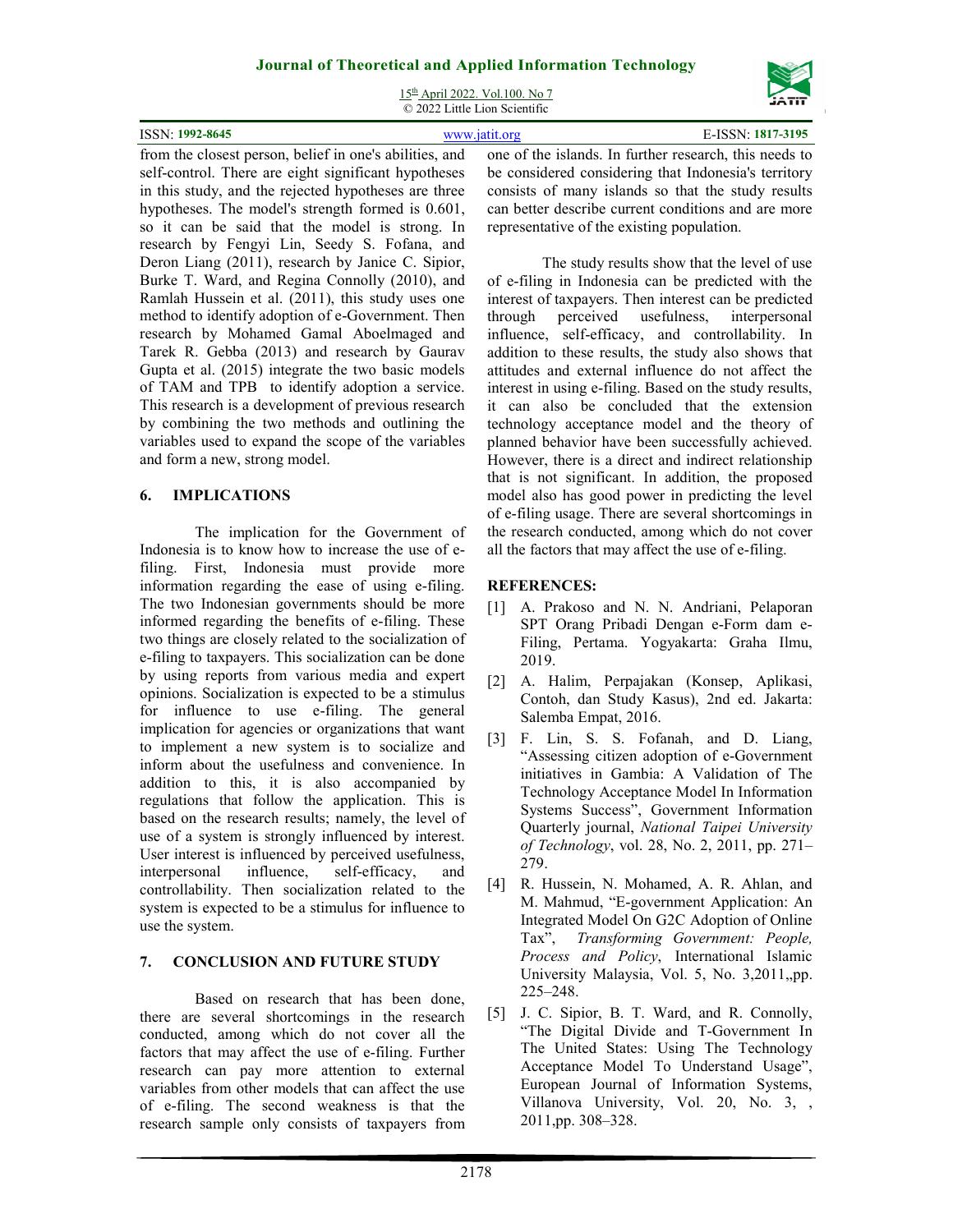

15th April 2022. Vol.100. No 7 © 2022 Little Lion Scientific

| 1992-8645<br>ISSN:<br>1017- | $\approx$ 2022 Lattic Library Scientific |           |
|-----------------------------|------------------------------------------|-----------|
|                             |                                          | 1817-3195 |

- [6] S. Resmi, Perpajakan Teori dan Kasus (Edisi ke 10 Buku 1). Jakarta: Salemba Empat, 2017.
- [7] F. D. Davis, R. P. Bagozzi, and P. R. Warshaw, "User Acceptance of Computer Technology: A Comparison of Two Theoretical Models" , Management Science, University of Michigan, Vol. 35, No. 8, 1989, pp. 982–1003.
- [8] F. D. Davis, "Perceived Usefulness, Perceived Ease of Use, And User Acceptance of Information Technology", MIS Quarterly, University of Minnesota, Vol. 13, No. 3, 1989,pp. 319–340.
- [9] Jogiyanto, Sistem Informasi Keperilakuan. Yogyakarta: Andi Offset, 2007.
- [10] I. Ajzen, "The Theory of Planned Behavior", Organizational Behavior and Human Decision Processes, the University of Massachusetts at Amherst, Vol. 50, No. 2, 1991, pp. 179–211.
- [11] M. Aboelmaged and T. R. Gebba, "Mobile Banking Adoption: An Examination of Technology Acceptance Model and Theory of Planned Behavior", *International Journal of Business Research and Development*, Vol. 2, No. 1, 2013, pp. 35–50.
- [12] G. Gupta, S. K. Zaidi, G. Udo, and K. Bagchi, "The Influence of Theory of Planned Behavior, Technology Acceptance Model, And Information Systems Success Model On The Acceptance of Electronic Tax Filing System In An Emerging Economy", *The International Journal of Digital Accounting Research*, Vol. 15, 2015, pp. 155–185.
- [13] M. H. Hsu and C. M. Chiu, "Predicting Electronic Service Continuance With A Decomposed Theory of Planned Behaviour", Behaviour & Information Technology, University of Science and Technology, Taiwan, Vol. 23, No. 5, 2004, pp. 359–373.
- [14] A. Bhattacherjee, "Acceptance of E-Commerce" Services: The Case of Electronic Brokerages", IEEE Transactions On Systems, Man, And Cybernetics-Part A: Systems And Humans, Vol. 30, No. 4, 2000, pp. 411–420.
- [15] I. Ajzen, "Perceived Behavioral Control, Self-Efficacy, Locus of Control, and The Theory of Planned Behavior", Journal of Applied Social Psychology, University of Massachusetts-Amherst, Vol. 32, No. 4, 2002, pp. 665–683, 2002.
- [16] M. Igbaria, N. Zinatelli, P. Cragg, and A. L. M. Cavaye, "Personal Computing Acceptance

Factors In Small Firms: A Structural Equation Model," MIS Quarterly, Programs in Information Science The Claremont Graduate University,Vol. 21, No. 3, 1997,pp. 279–301.

- [17] W. Nasri and L. Charfeddine, "Factors Affecting The Adoption of Internet Banking In Tunisia: An Integration Theory of Acceptance Model And Theory of Planned Behavior," Journal of High Technology Management Research, University of Gabes, Tunisia, Vol. 23, No. 1, 2012, pp. 1–14.
- [18] F. Davis, " A Technology Acceptance Model For Empirically Testing New End-User Information Systems: Theory And Results ", Massachusetts Institute of Technology, 1986.
- [19] T. Teo, "Examining The Intention To Use Technology Among Pre-Service Teachers: An Integration of The Technology Acceptance Model And Theory of Planned Behavior", Interactive Learning Environments, Vol. 20, No. 1, 2012, pp. 3–18, 2012.
- [20] E. Sudaryati, D. Agustia, and M. 'Illiyun Syahputra, "The Influence of Perceived Usefulness, Perceived Ease of Use, Attitude, Subjectif Norm, and Perceived Behavioral Control To Actual Usage PSAK 45 Revision On 2011 With Intention As Intervening Variable In Unair Financial Department", Airlangga University Surabaya, Indonesia, Vol. 131, 2017, pp. 86–92.
- [21] V. Venkatesh and F. D. Davis, "A Theoretical Extension of the Technology Acceptance Model: Four Longitudinal Field Studies", Management Science, University of Maryland, Vol. 46, No. 2, 2000, pp. 186-204.
- [22] Y. Lu, T. Zhou, and B. Wang, "Exploring Chinese Users' Acceptance Of Instant Messaging Using The Theory Of Planned Behavior, The Technology Acceptance Model, And The Flow Theory" Computers in Human Behavior journal, University of Science and Technology, China, Vol. 25, No. 1, 2009, pp. 29-39.
- [23] Sugiyono, Metode Penelitian Kuantitatif, Kualitatif dan R&D. Bandung: CV. Alfabeta, 2013.
- [24] S. D. Brown, R. W. Lent, and P. A. Gore, "Self-Rated Abilities and Self-Efficacy Beliefs: Are They Empirically Distinct ?", Journal of Career Assessment, Psychological Assessment Resources, Inc., Vol. 8, No. 3, 2000, pp. 223–235.
- [25] C. J. Armitage, M. Conner, J. Loach, and D. Willetts, "Different Perceptions of Control: